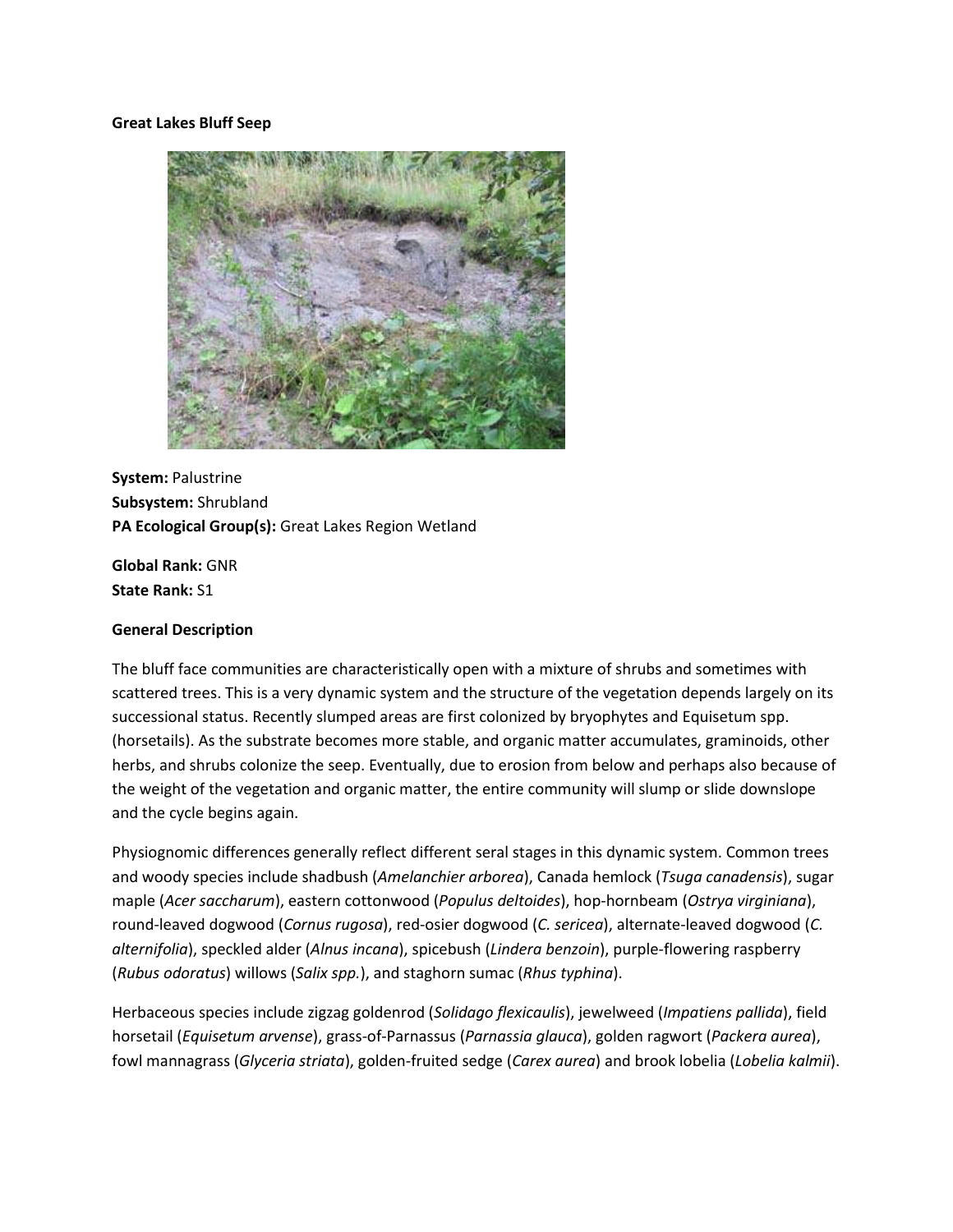Exotic species include common reed (*Phragmites australis*), purple loosestrife (*Lythrum salicaria*), and colt's foot (*Tussilago farfara*).

# **Rank Justification**

Critically imperiled in the state because of extreme rarity or because of some factor(s) making it especially vulnerable to extirpation from the state. Typically 5 or fewer occurrences or very few remaining individuals or acres.

# **Identification**

- Located on steep slopes of lacustrine sediment, glacial till or shale bedrock, either adjacent to streams or to Lake Erie, in northwestern PA
- Perennial seepage is present along parts of the scarp slope
- Substrate and vegetation may range from bare soil to a shrub layer, depending on where the community is in the cycle of slump and regrowth

# **Characteristic Species**

Trees

- Shadbush (*[Amelanchier arborea](http://www.natureserve.org/explorer/servlet/NatureServe?searchName=Amelanchier+arborea)*)
- [Canada hemlock \(](http://www.natureserve.org/explorer/servlet/NatureServe?searchName=Tsuga+canadensis)*Tsuga canadensis*)
- Sugar maple (*[Acer saccharum](http://www.natureserve.org/explorer/servlet/NatureServe?searchName=Acer+saccharum)*)
- [Eastern cottonwood \(](http://www.natureserve.org/explorer/servlet/NatureServe?searchName=Populus+deltoides)*Populus deltoides*)
- Hop-hornbeam (*[Ostrya virginiana](http://www.natureserve.org/explorer/servlet/NatureServe?searchName=Ostrya+virginiana)*)

Shrubs

- [Round-leaved dogwood \(](http://www.natureserve.org/explorer/servlet/NatureServe?searchName=Cornus+rugosa)*Cornus rugosa*)
- [Alternate-leaved dogwood \(](http://www.natureserve.org/explorer/servlet/NatureServe?searchName=Cornus+alternifolia)*Cornus alternifolia*)
- [Speckled alder \(](http://www.natureserve.org/explorer/servlet/NatureServe?searchName=Alnus+incana+ssp.+rugosa)*Alnus incana*)
- Spicebush (*[Lindera benzoin](http://www.natureserve.org/explorer/servlet/NatureServe?searchName=Lindera+benzoin)*)
- [Purple-flowering raspberry \(](http://www.natureserve.org/explorer/servlet/NatureServe?searchName=Rubus+odoratus)*Rubus odoratus*)
- [Red-osier dogwood \(](http://www.natureserve.org/explorer/servlet/NatureServe?searchName=Cornus+sericea)*Cornus sericea*)
- [Willows \(](http://www.natureserve.org/explorer/servlet/NatureServe?searchSciOrCommonName=salix)*Salix* spp.)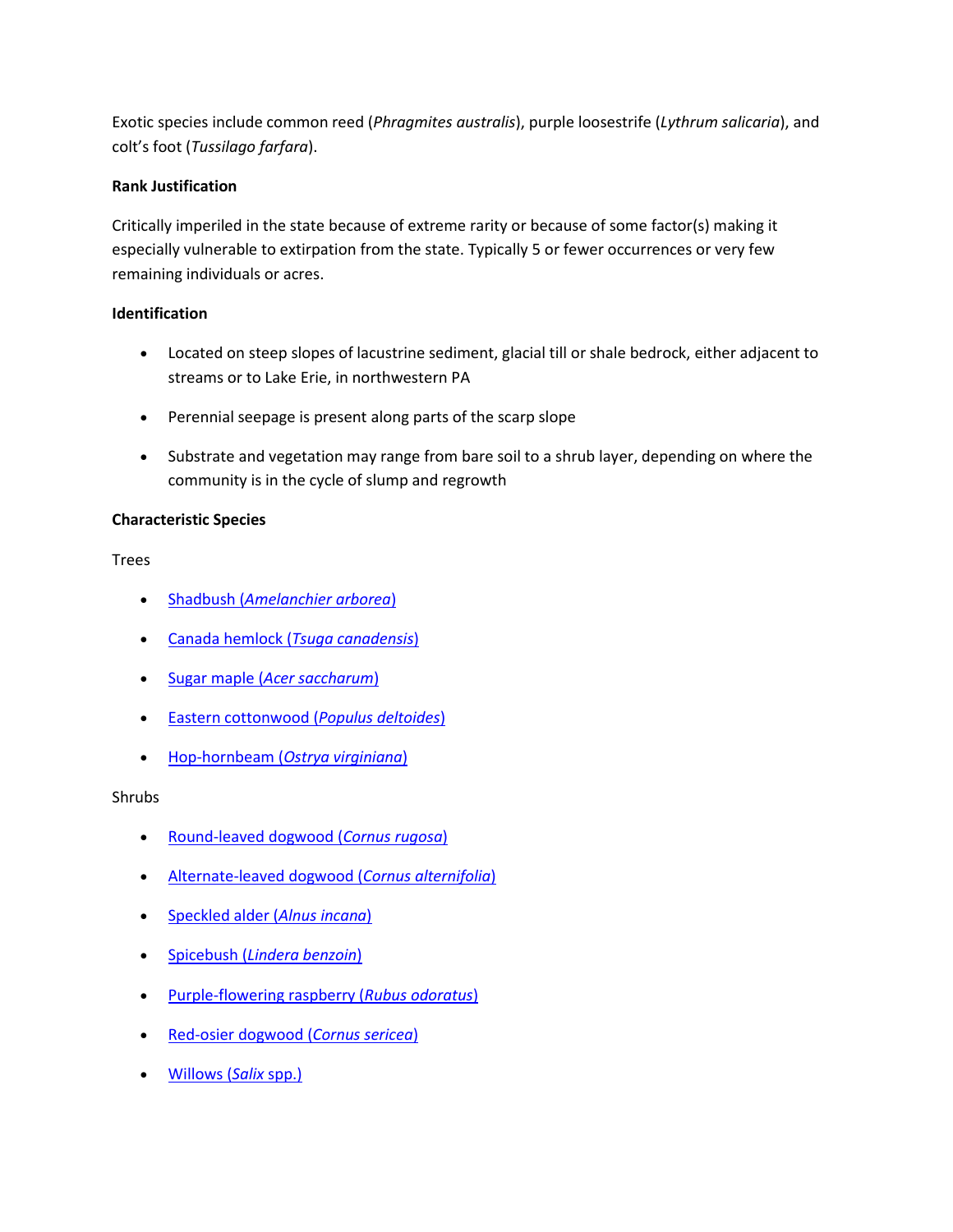[Staghorn sumac \(](http://www.natureserve.org/explorer/servlet/NatureServe?searchName=Rhus+typhina)*Rhus typhina*)

## Herbs

- Field horsetail (*[Equisetum arvense](http://www.natureserve.org/explorer/servlet/NatureServe?searchName=Equisetum+arvense)*)
- [Variegated scouring rush \(](http://www.natureserve.org/explorer/servlet/NatureServe?searchName=Equisetum+variegatum)*Equisetum variegatum*)
- Small-headed rush (*[Juncus brachycephalus](http://www.natureserve.org/explorer/servlet/NatureServe?searchName=Juncus+brachycephalus)*)
- Zigzag goldenrod (*[Solidago flexicaulis](http://www.natureserve.org/explorer/servlet/NatureServe?searchName=Solidago+flexicaulis)*)
- Pale jewelweed (*[Impatiens pallida](http://www.natureserve.org/explorer/servlet/NatureServe?searchName=Impatiens+pallida)*)
- Jewelweed (*[Impatiens capensis](http://www.natureserve.org/explorer/servlet/NatureServe?searchName=Impatiens+capensis)*)
- [Fowl mannagrass \(](http://www.natureserve.org/explorer/servlet/NatureServe?searchName=Glyceria+striata)*Glyceria striata*)
- [Golden-fruited sedge \(](http://www.natureserve.org/explorer/servlet/NatureServe?searchName=Carex+aurea)*Carex aurea*)
- Alpine rush (*[Juncus alpinoarticulatus](http://www.natureserve.org/explorer/servlet/NatureServe?searchName=Juncus+alpinoarticulatus+ssp.+nodulosus)*)

## **International Vegetation Classification Associations:**

None

## **NatureServe Ecological Systems:**

Great Lakes Coastal Wetlands Complex (CECX005702) [Great Lakes Alkaline Rocky Shore and Cliff \(](http://www.natureserve.org/explorer/servlet/NatureServe?searchSystemUid=ELEMENT_GLOBAL.2.722710)CES201.995) [Great Lakes Freshwater Estuary and Delta \(](http://www.natureserve.org/explorer/servlet/NatureServe?searchSystemUid=ELEMENT_GLOBAL.2.722674)CES202.033)

## **Origin of Concept**

Fike, J. 1999. Terrestrial and palustrine plant communities of Pennsylvania. Pennsylvania Natural Diversity Inventory. Harrisburg, PA. 86 pp.

## **Pennsylvania Community Code**

na : Not Available

## **Similar Ecological Communities**

This type shares characteristics of seepage wetlands and fen communities occurring in the glaciated region of Northwestern Pennsylvania. In contrast to the River Bluff Seeps, which are herbaceous, dominated by grasses and sedges and occurring on steep escarpments of shale bedrock of tributaries to Lake Erie, the Bluffs occurring on the Lake Erie Coast are typically shrubby, with patches of herbaceous cover and occur on the sand, clay or bedrock of the bluffs above the Lake.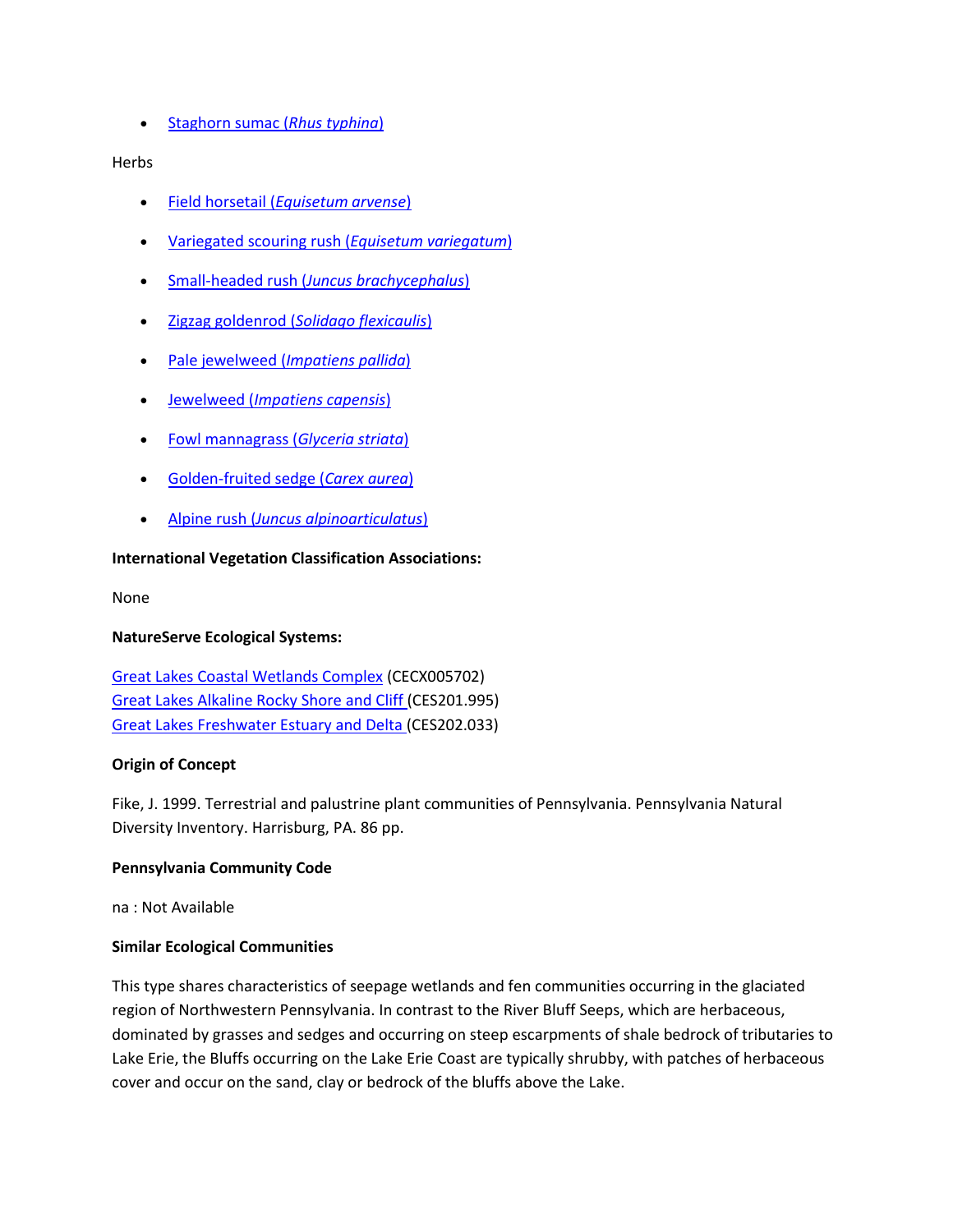In addition, the Great Lakes Bluff Seep may resemble the Calcareous Opening/Cliff Community; however, this is a terrestrial type occurs on calcareous cliffs, outcrops, and rocky slopes throughout the Appalachian Region.

## **Fike Crosswalk**

Related to Great Lakes Region Scarp Seep. This type was modified from Fike (1999) basd on inventory studies of Erie County and community mapping and assessment work at Erie Bluffs State Park by PNHP. This type was separated into two types based on differences in vegetation, geographic location, and substrate observed in the seepage wetlands of the River Bluffs and Lake Erie Bluffs.

# **Conservation Value**

Great Lakes Bluff Seeps are unique to the Great Lakes Ecoregion, where they are limited to the steep bluff slopes above the Lake Erie shore. While historically rare in Pennsylvania due to limited lake frontage, much of the historic area has been greatly impacted by development and agriculture.

Exposed areas along the lakeshore bluffs are important nesting areas for bank swallows (*Riparia riparia*). This type supports several rare plants including grass-of-Parnassus (*Parnassia glauca*), golden-fruited sedge (*Carex aurea*), brook lobelia (*Lobelia kalmii*), variegated scouring rush (*Equisetum variegatum*), smallhead rush (*Juncus brachycephalus*), and alpine rush (*Juncus alpinoarticulatus*).

# **Threats**

The greatest threats to these communities are direct physical disturbance, invasive plant species, and hydrological alterations affecting groundwater flows to the seeps along the bluffs. The slumping, or retreat, of the bluff escarpments is due to a combination of natural and anthropogenic forces. This action can be exacerbated by anthropogenic activity, including developments on the bluffs or alteration of groundwater flow from activities that increase or decrease groundwater flow or changes in the amount of impervious surface within the basin. The rate of slumping is thought to have increased in recent decades due to reduced long-shore sand transport.

Invasion of non-native plant species such as colt's foot (*Tussilago farfara*), common reed (*Phragmites australis*), and European alder (*Alnus glutinosa*) threaten native plants and may alter physical and chemical processes along the bluffs.

## **Management**

Great Lakes Bluff Seeps occur in an environmental setting where disturbance, in the form of soil collapse on the steep slopes, is naturally frequent. In one study by Pennsylvania Department of Environmental Protection's Coastal Zone Management Program, researchers documented bluff recession at five control points along the escarpment top at what is now Erie Bluffs State Park from 1982 to 2003. During this time period, the bluff 14 face lost between 16 and 64 feet, at a rate of 0.75 feet per year to 3.82 feet per year.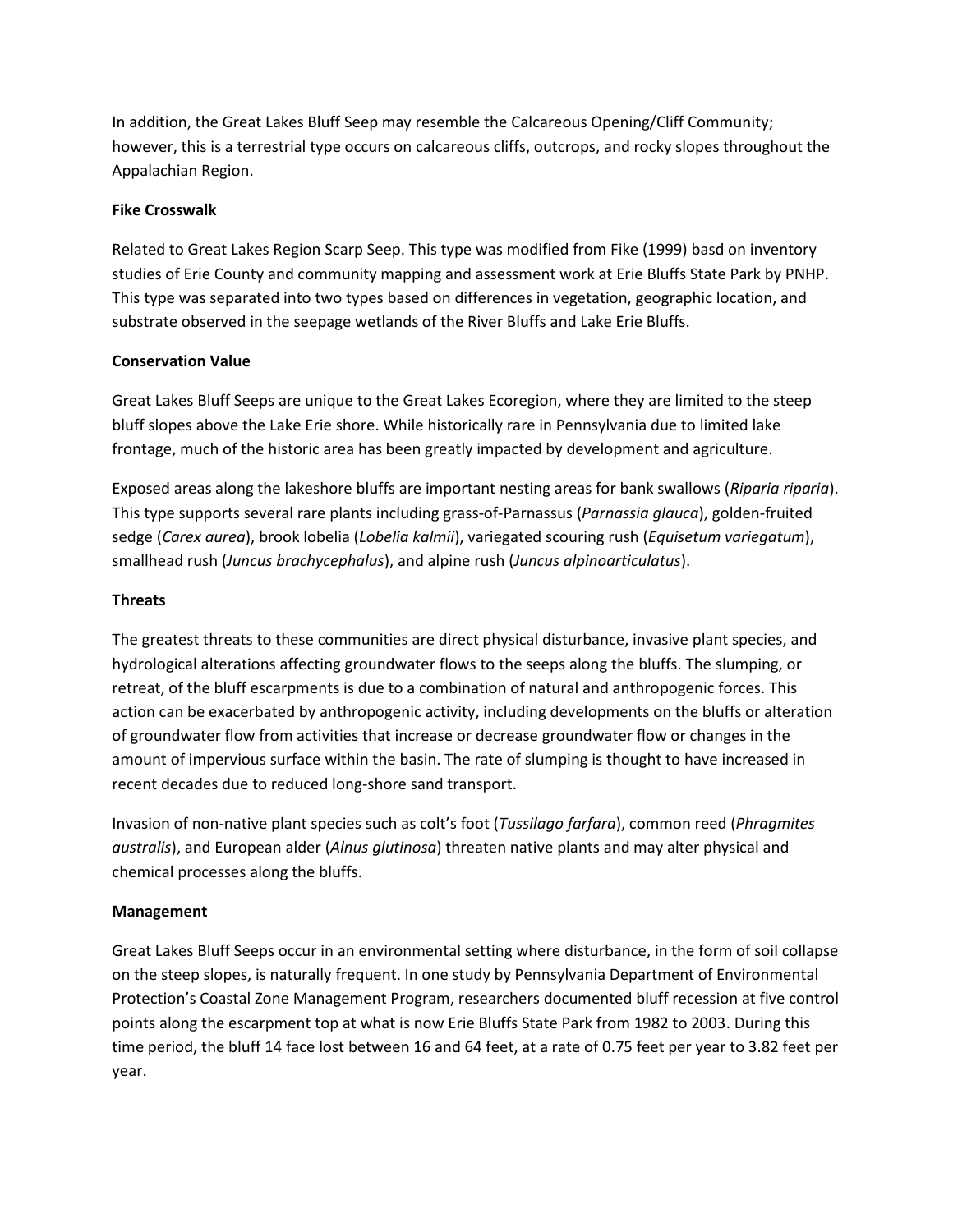The plants of the community are not generally harmed in the long-term by slumps. However, upslope disturbances to the deep glacial soils or bedrock could destabilize these habitats and should be avoided. They are somewhat sensitive habitats, and as steep slopes are frequently attractive to hikers and climbers, care should be taken when accessing these sites. While the steep terrain and unstable, often saturated soils prevent most development, trail construction along the top of lakeshore bluffs should be limited to avoid impacting high-quality examples of this community. Care should also be taken to control and prevent the spread of invasive species.

This community should be protected as a part of a large system of scarp woodlands, forested seeps, lakeplain forests and tributary ravines. Protecting larger landscape will ensure flow of nutrients and plant propagules, and facilitate wildlife movement between patches of similar habitat.

# **Research Needs**

Insects, including lepidopterans may form a substantial part of the biodiversity in these communities, relatively little inventory work has been done for these taxa. There is a continuing need to survey and document high quality examples of this community in Pennsylvania to understand distribution patterns and guide future classification of this association.

Although the basic pattern of succession in these communities is understood, the response of individual plant species populations to slumps is not fully documented. This is especially important for the species of special concern in Pennsylvania.

## **Trends**

The current extent of this community in Pennsylvania and in the larger Great Lakes region is not known. Long, continuous examples of this community have been fragmented by development and their acreage in Pennsylvania has declined as a result of development and recreation. Invasive species, especially giant reed, continue to threaten the quality of the bluff community.

## **Range Map**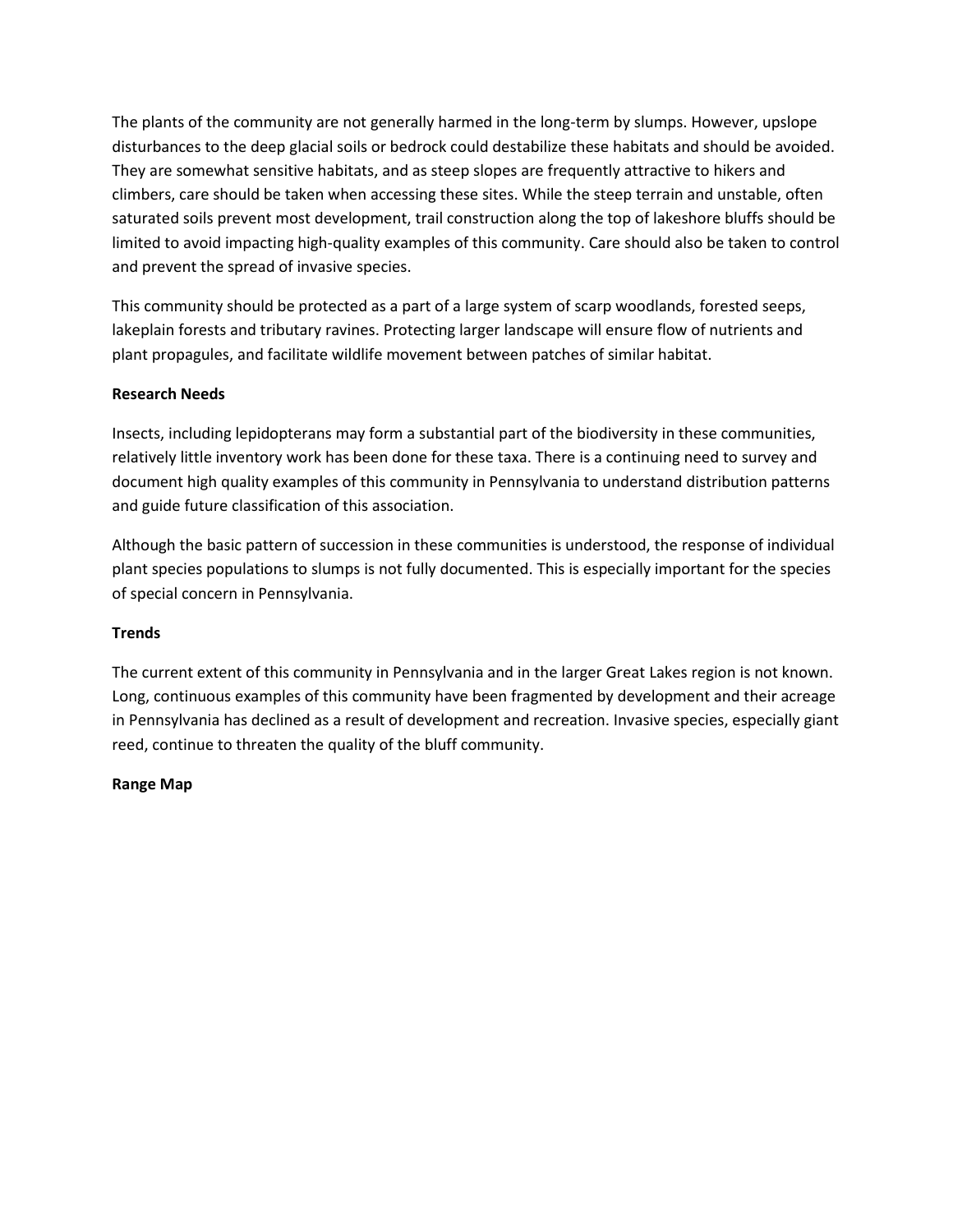

# **Pennsylvania Range**

Northwestern Pennsylvania

# **Global Distribution**

Northeastern Ohio to New York along the southern shore of Lake Erie.

## **References**

Byers, E. A., J. P. Vanderhorst, and B. P. Streets. 2007. Classification and conservation assessment of high elevation wetland communities in the Allegheny Mountains of West Virginia. West Virginia Natural Heritage Program, West Virginia Division of Natural Resources, Elkins.

Dahl, T.E. 1990. Wetlands losses in the United States 1780's to 1980's. U.S. Department of the Interior, Fish and Wildlife Service. Washington, D.C. http://www.npwrc.usgs.gov/resource/othrdata/wetloss/wetloss.htm (Version 16JUL97).

Dahl, T.E. 2006. Status and trends of wetlands in the conterminous United States 1998 to 2004. U.S. Department of the Interior; Fish and Wildlife Service, Washington, D.C. 112 pp.

CAP [Central Appalachian Forest Working Group]. 1998. Central Appalachian Working group discussions. The Nature Conservancy, Boston, MA.

Clancy, K. 1996. Natural communities of Delaware. Unpublished review draft. Delaware Natural Heritage Program, Division of Fish and Wildlife, Delaware Division of Natural Resources and Environmental Control, Smyrna, DE. 52 pp.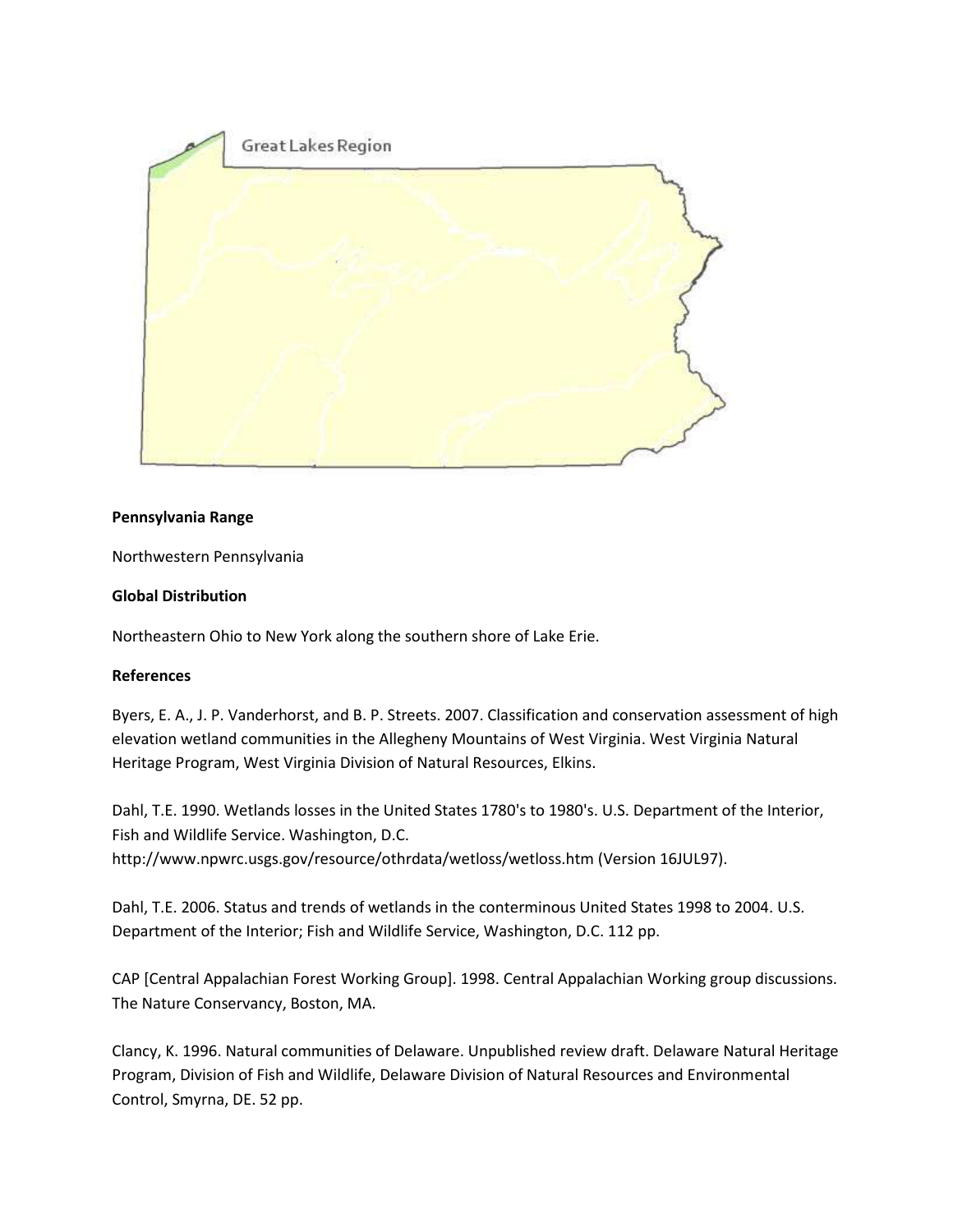Cowardin, L. M., V. Carter, F. C. Golet, and E. T. LaRoe. 1979. Classification of wetlands and deepwater habitats of the United States. U.S. Fish and Wildlife Service, Biological Service Program. FWS/OBS-79/31. Washington, DC. 103 pp.

Eastern Ecology Working Group of NatureServe. No date. International Ecological Classification Standard: International Vegetation Classification. Terrestrial Vegetation. NatureServe, Boston, MA.

Edinger, G. J., D. J. Evans, S. Gebauer, T. G. Howard, D. M. Hunt, and A. M. Olivero, editors. 2002. Ecological communities of New York state. Second edition. A revised and expanded edition of Carol Reschke's ecological communities of New York state. (Draft for review). New York Natural Heritage Program, New York State Department of Environmental Conservation, Albany, NY.

Fike, J. 1999. Terrestrial and palustrine plant communities of Pennsylvania. Pennsylvania Natural Diversity Inventory. Pennsylvania Department of Conservation and Recreation. Bureau of Forestry. Harrisburg, PA. 86 pp.

Gawler, S. C. 2002. Natural landscapes of Maine: A guide to vegetated natural communities and ecosystems. Maine Natural Areas Program, Department of Conservation, Augusta, ME. [in press]

Harrison, J. W., compiler. 2004. Classification of vegetation communities of Maryland: First iteration. A subset of the International Classification of Ecological Communities: Terrestrial Vegetation of the United States, NatureServe. Maryland Natural Heritage Program, Maryland Department of Natural Resources, Annapolis. 243 pp.

Hill, A. F. 1923. The vegetation of the Penobscot Bay region, Maine. Proceedings of the Portland Society of Natural History 3:307-438.

Northern Appalachian Ecology Working Group. 2000. Northern Appalachian / Boreal Ecoregion community classification (Review Draft). The Nature Conservancy, Eastern Conservation Science Center, Boston, MA. 117 pp. plus appendices.

Sperduto, D. D. 2000b. A classification of wetland natural communities in New Hampshire. New Hampshire Natural Heritage Inventory, Department of Resources and Economic Development, Division of Forests and Lands. Concord, NH. 156 pp.

Swain, P. C., and J. B. Kearsley. 2000. Classification of natural communities of Massachusetts. July 2000 draft. Natural Heritage and Endangered Species Program, Massachusetts Division of Fisheries and Wildlife. Westborough, MA.

Thompson, E. 1996. Natural communities of Vermont uplands and wetland. Nongame and Natural Heritage Program, Department of Fish and Wildlife in cooperation with The Nature Conservancy,